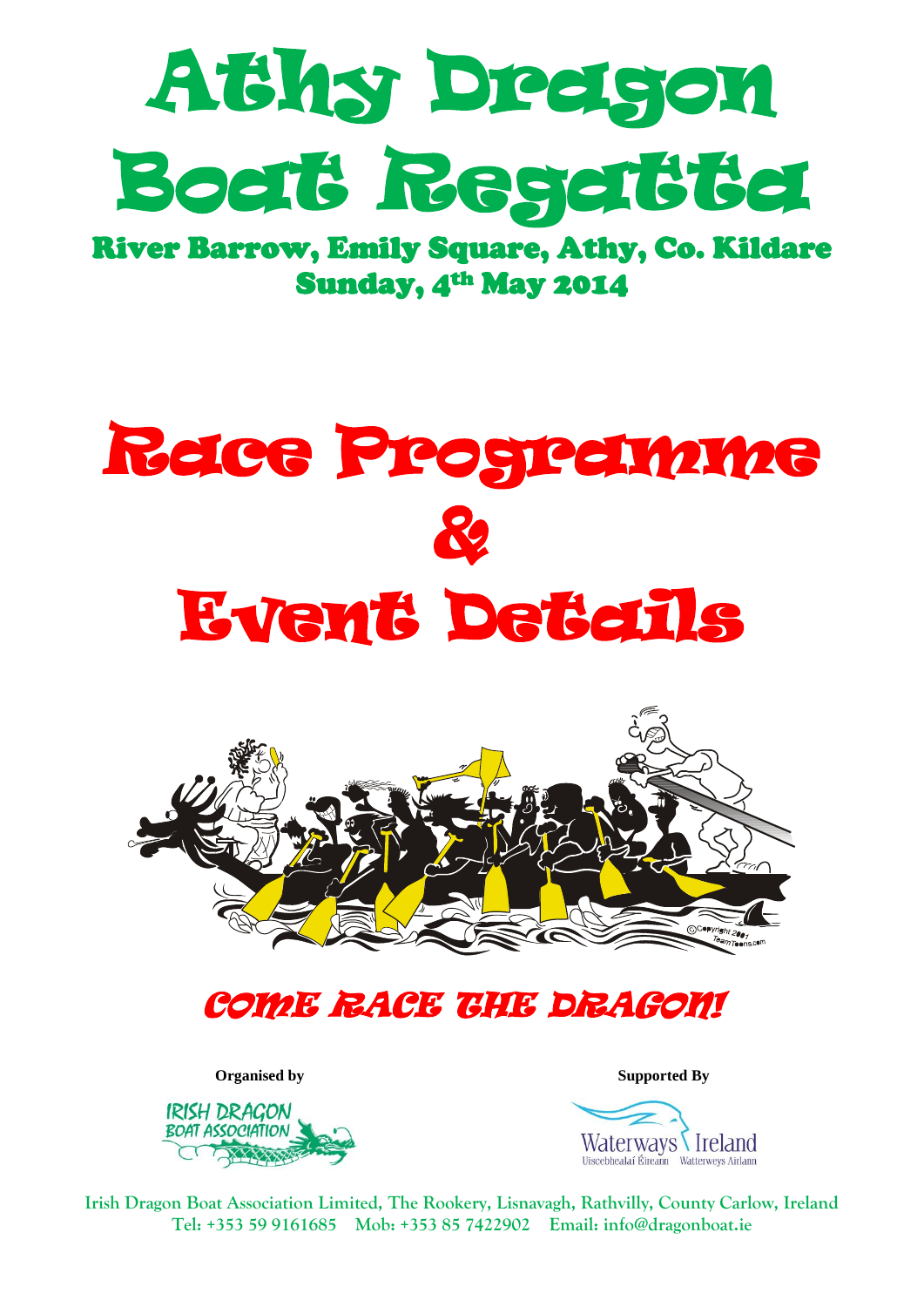### Information Summary

| <b>Race Venue:</b>      | River Barrow, Emily Square (off Barrow Quay), Athy, Co. Kildare                                                                                                                                                                                                                                                                                              |  |
|-------------------------|--------------------------------------------------------------------------------------------------------------------------------------------------------------------------------------------------------------------------------------------------------------------------------------------------------------------------------------------------------------|--|
| <b>Directions:</b>      | See attached maps. Sat. Nav. Coordinates 52.991392, -6.983989                                                                                                                                                                                                                                                                                                |  |
| <b>Parking:</b>         | Ample free parking is available in Shaw's Car Park just over the town bridge or in<br>and around Emily Square. All parking is less than 5 minutes' walk to the race site.                                                                                                                                                                                    |  |
| <b>Course:</b>          | The racing course is on the river over a distance of approx. 200m. The start $\&$<br>finish will be marked off the water. All starts will be free standing starts.                                                                                                                                                                                           |  |
| <b>Timings:</b>         | <b>Crew Managers Meeting</b><br>$10.00$ hrs (sharp)<br><b>Crew Briefings Commence</b><br>10.15 hrs<br><b>First Race</b><br>11.00 hrs<br>16.45 hrs<br><b>Last Race</b><br>Prize Giving<br>17.00 hrs<br>ALL CREWS ARE TO BE ON SITE AT LEAST 1 HOUR BEFORE THEIR<br>FIRST RACE START TIME TO ALLOW FOR THE SAFETY BRIEFING.                                    |  |
| <b>Rules of Racing:</b> | The races will be conducted under the IDBA Racing Rules and Regulations,<br>extracts from which are contained in this programme and other conditions as<br>published in this programme. A minimum of 12 paddlers and a maximum of 16<br>paddlers per boat, plus drummer are permitted.                                                                       |  |
| <b>Prizes Awarded:</b>  | Prizes will be awarded for:<br>$\bullet$ 1 <sup>st</sup> , 2 <sup>nd</sup> , 3 <sup>rd</sup> Place Overall<br>Fastest Women's Team<br><b>Best Fancy Dressed Team</b><br>$\bullet$                                                                                                                                                                            |  |
| <b>Facilities:</b>      | There are no changing facilities available at Emily Square; but toilet facilities are<br>available with the permission of the local cafes, plus there are on-site porta-loos.                                                                                                                                                                                |  |
| <b>What to Wear:</b>    | T-shirt/thermal, shorts/tracksuit, soft soled shoes mandatory, waterproof (only if<br>really cold). It is recommended to bring a spare set of clothes as the novice paddler<br>has a tendency to splash more. Denim jeans are not allowed to be worn whilst<br>racing in the boat. Buoyancy aids will be provided and are to be worn by all<br>participants. |  |
| <b>Catering:</b>        | There are plenty of cafes and restaurants within a 5 minute walk of the Emily<br>Square. Please note, barbeques are not allowed on the grass area.                                                                                                                                                                                                           |  |
| <b>Safety:</b>          | No ALCOHOL or DRUGS are to be consumed until racing has finished.<br>Medical conditions which may be brought on through exercise should be advised to<br>the boat helm each time you race.                                                                                                                                                                   |  |
| <b>Contact No:</b>      | 085 7422902 (Julie Doyle – Chief Official)                                                                                                                                                                                                                                                                                                                   |  |



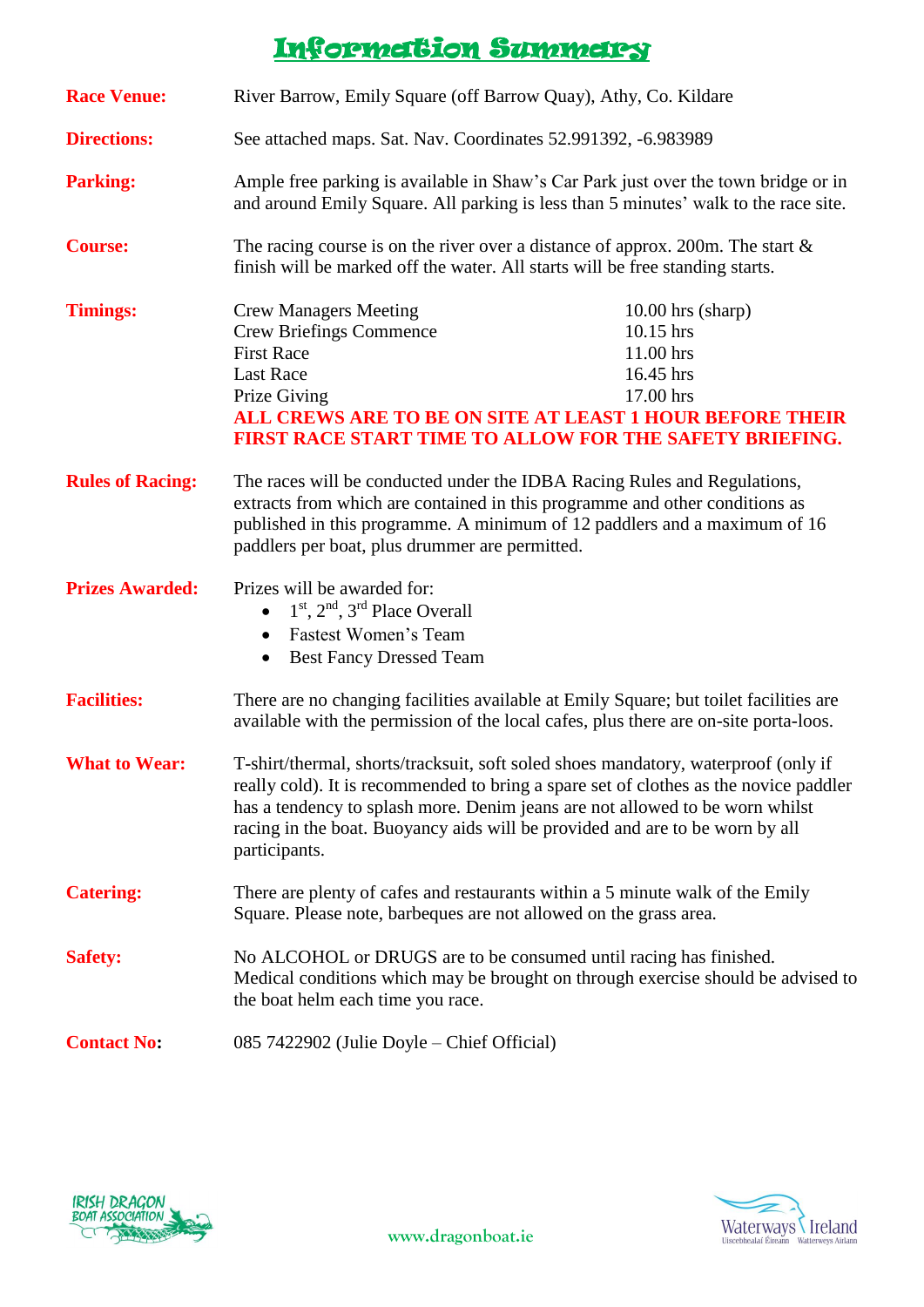## Competing Crews

|     | <b>Crew Name</b>                      | <b>Representing</b>                                              | <b>Crew Manager</b>      |
|-----|---------------------------------------|------------------------------------------------------------------|--------------------------|
| 1)  | <b>Ardscoil Adventurers</b><br>(U18s) | Ardscoil na Trionoide                                            | John McCormack           |
| 2)  | <b>Barrowline Cromaboo</b>            | Barrowline Watersports Club                                      | Aidan McHugh             |
| 3)  | <b>Blue Wave Dragons</b>              | <b>Irish Prison Service</b>                                      | Simon Duffy              |
| 4)  | <b>Carlow Dragons</b>                 | Carlow Dragon Boat Club                                          | Anita Comerford          |
| 5)  | Dublin Vikings                        | <b>Dublin Vikings</b>                                            | Ian Rodgerson            |
| 6)  | Kendra                                | Kendra Civil Engineering<br>Ireland Ltd.                         | Dan Curtis               |
| 7)  | <b>Liquorice Allsorts</b>             | Themselves                                                       | <b>Jim Hughes</b>        |
| 8)  | <b>Outdoor Tourism</b>                | <b>Project Outdoor Tourism</b><br>(Sponsored by Outdoor Tourism) | Patricia Berry           |
| 9)  | <b>Plurabelle Paddlers</b>            | <b>Plurabelle Paddlers</b>                                       | Rhona Nally              |
| 10) | <b>River Rats</b>                     | <b>Andersons Bar</b>                                             | <b>Brian Dooley</b>      |
|     | 11) Suir Dragon Paddlers              | Suir Dragon Paddlers - CRC                                       | Tino Fiuza-Castineira    |
|     | 12) The Bandits Return                | Themselves                                                       | <b>Rosemary Sullivan</b> |
| 13) | The Happiness Factory                 | <b>Athy International Concentrates</b>                           | Ber McEvoy               |
|     | 14) Up Ship Creek                     | Dance Group                                                      | Clodagh Doyle            |
| 15) | <b>Waterford Dragon</b><br>Warriors   | <b>Waterford Dragon Warriors</b>                                 | Margaret O'Keeffe        |
| 16) | <b>Water Melons</b>                   | Kendra Civil Engineering<br>Ireland Ltd.                         | Tony Campion             |



**[www.dragonboat.ie](http://www.dragonboat.ie/)**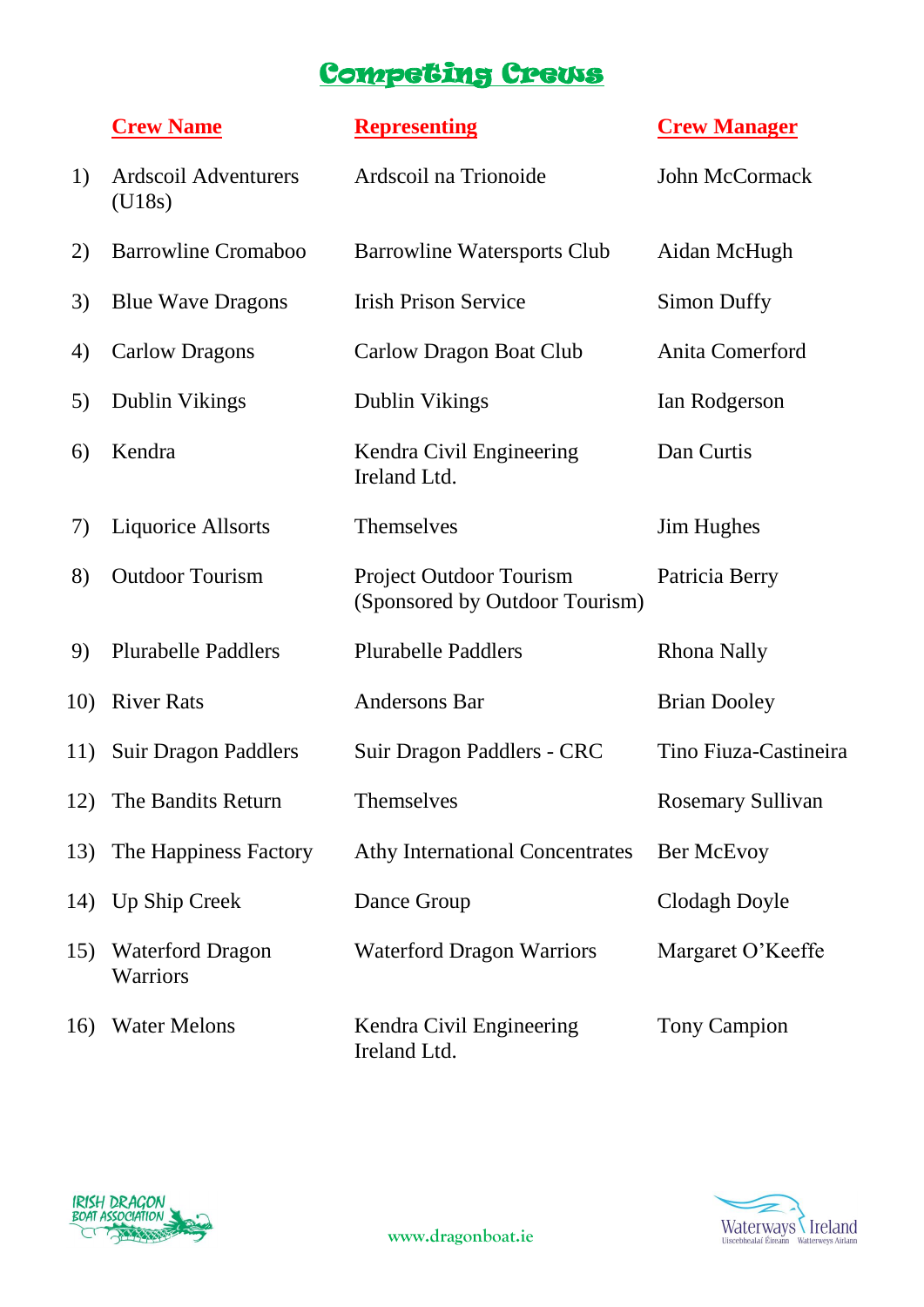# **Athy Dragon Boat Regatte** River Barrow, Emily Square, Athy, Co. Kildare Sunday, 4<sup>th</sup> May 2014

|         | Lane 1                           | Lane <sub>2</sub>           | Lane 3                           |
|---------|----------------------------------|-----------------------------|----------------------------------|
| Race 1  | <b>River Rats</b>                | The Bandits Return          | <b>Plurabelle Paddlers</b>       |
| 11.00   |                                  |                             |                                  |
| Race 2  | <b>Barrowline Cromaboo</b>       | <b>Blue Wave Dragons</b>    | <b>Waterford Dragon Paddlers</b> |
| 11.20   |                                  |                             |                                  |
| Race 3  | Dublin Vikings                   | Kendra                      | <b>Suir Dragon Paddlers</b>      |
| 11.40   |                                  |                             |                                  |
| Race 4  | <b>Water Melons</b>              | <b>Carlow Dragons</b>       | <b>Outdoor Tourism</b>           |
| 12.00   |                                  |                             |                                  |
| Race 5  | Up Ship Creek                    | The Happiness Factory       | <b>Liquorice Allsorts</b>        |
| 12.20   |                                  |                             |                                  |
| Race 6  | <b>Ardscoil Adventurers</b>      | <b>River Rats</b>           | <b>Blue Wave Dragons</b>         |
| 12.40   |                                  |                             |                                  |
| Race 7  | <b>Waterford Dragon Paddlers</b> | <b>Water Melons</b>         | The Bandits Return               |
| 13.00   |                                  |                             |                                  |
| Race 8  | <b>Plurabelle Paddlers</b>       | Dublin Vikings              | The Happiness Factory            |
| 13.20   |                                  |                             |                                  |
| Race 9  | <b>Outdoor Tourism</b>           | <b>Ardscoil Adventurers</b> | <b>Carlow Dragons</b>            |
| 13.40   |                                  |                             |                                  |
| Race 10 | <b>Liquorice Allsorts</b>        | <b>Barrowline Cromaboo</b>  | Kendra                           |
| 14.00   |                                  |                             |                                  |

#### **LUNCH BREAK**

| Race 1. | The Bandits Return | <b>Suir Dragon Paddlers</b> | Up Ship Creek |
|---------|--------------------|-----------------------------|---------------|
| 14.40   |                    |                             |               |
|         |                    |                             |               |

| Race 12 | Carlow Dragons | <b>Plurabelle Paddlers</b> | <b>Barrowline Cromaboo</b> |
|---------|----------------|----------------------------|----------------------------|
| 15.00   |                |                            |                            |